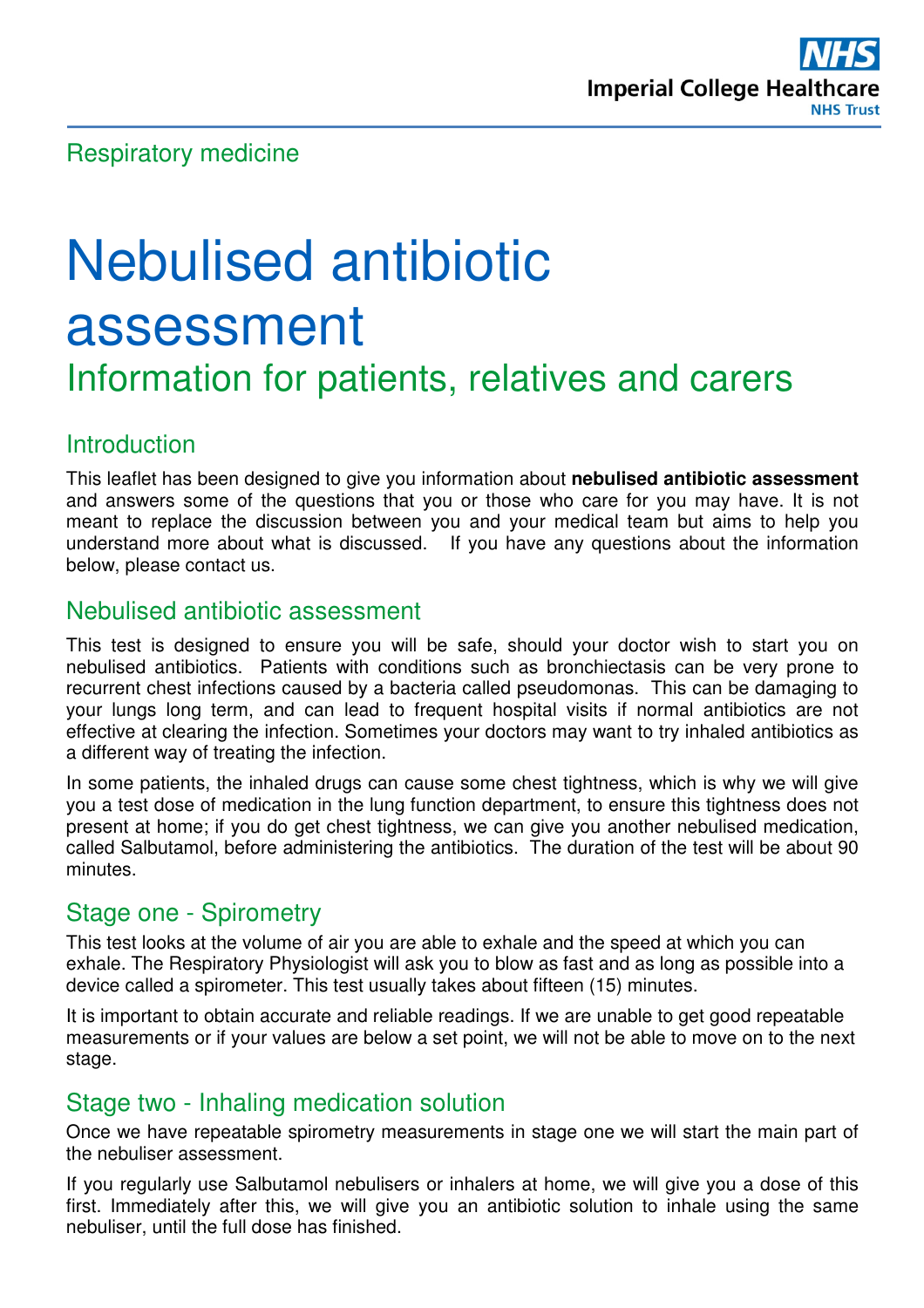After the nebuliser has finished, you will wait for 15 minutes before repeating the spirometry manoeuvres, so we can monitor any changes in the values you achieve. We monitor you to check that the values do not fall by 20% or more during the time you are with us.

During this period, you may experience some symptoms such as wheezing and coughing; this is normal and will often resolve spontaneously whilst we wait to repeat the spirometry measurements.

After 30 minutes, we will repeat spirometry for a second time to be sure that your values are similar to what you achieved at the start of testing. If this is the case, and you feel well, the test is over and you are free to go.

If the spirometry values do not match, or you are still experiencing symptoms such as cough, wheeze or chest tightness, we may give you some salbutamol via the nebuliser to improve these symptoms. We will then wait a further 20 minutes to allow the Salbutamol to take effect and repeat the spirometry again. The results and symptoms should have improved at this point, and you will be free to go.

We will pass your results to your doctor, where they will make a decision regarding your treatment. If they deem it appropriate for you to start nebulised antibiotics, you will be invited back to the department, where a member of our Physiology team will show you how to use the nebuliser and to mix the medication.

## Preparation for the test

**Please check your appointment letter to ensure you know which hospital to attend.**  To get the best possible results we ask that you do:

- not smoke for at least six hours prior to the test.
- not drink alcohol for at least four hours prior to the test
- not do heavy exercise on the day of the test
- wear loose and comfortable clothing on the day of the test

If you take inhalers, we are happy for you to continue taking these as you would normally, as this will better mimic your situation at home. However, if you use salbutamol nebulisers already, and are able to do so, please avoid using these the day of the test.

#### **If you are unsure about your medications, please contact the lung function laboratory for further advice**.

If your doctor has given you a prescription or any medication specifically for this test, please bring these with you.

#### Side effects

These tests are very safe and there are rarely any issues after testing. As mentioned previously, you may get some chest tightness from the inhaled antibiotic. You may also get some light headedness from the Spirometry test itself. These side effects will only usually last as long you are with us, and should not affect you after testing is over.